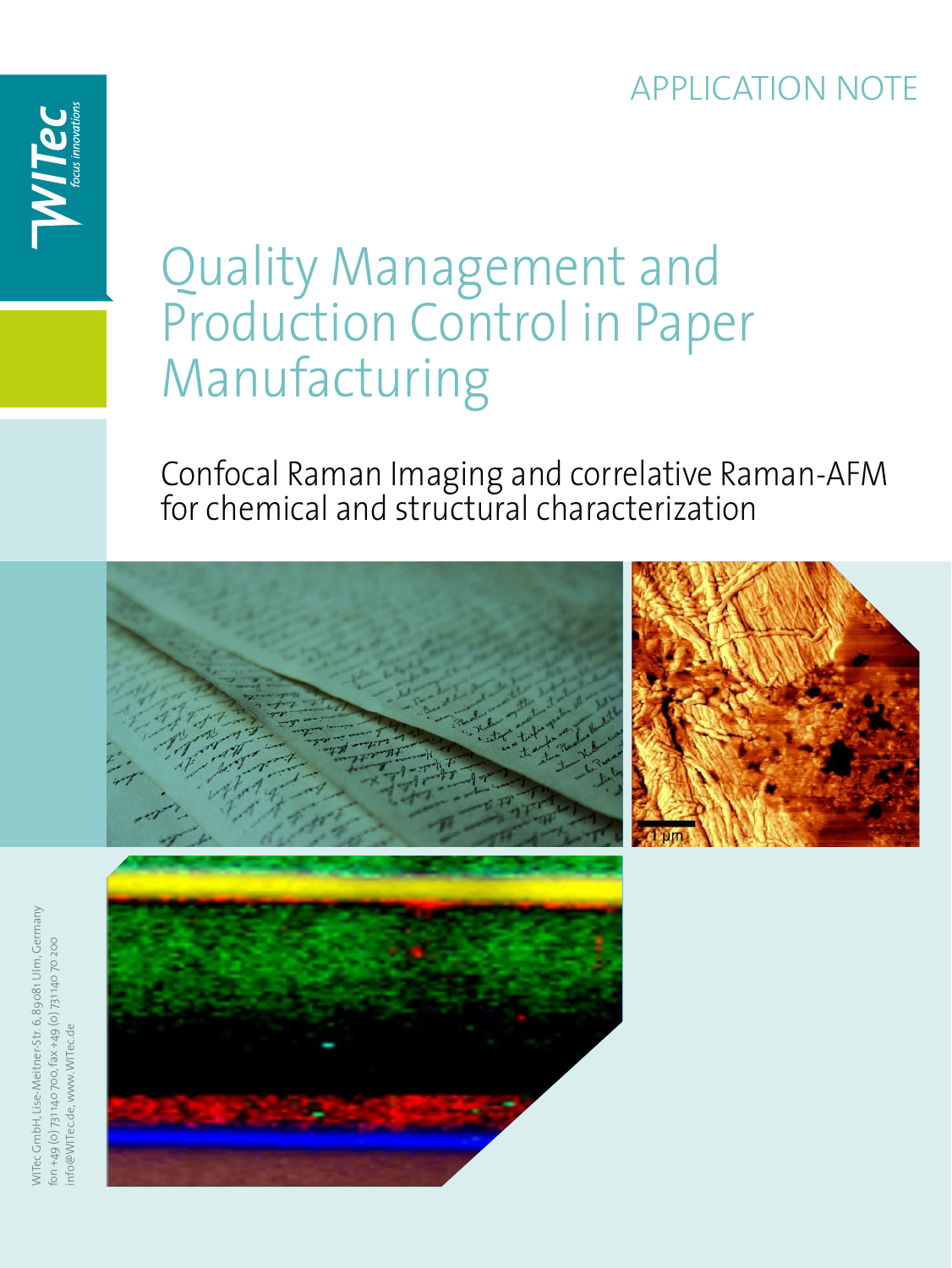

Lise-Meitner-Straße 6 · D-89081 Ulm, Germany Tel. +49 (0) 731 140 700 · Fax. +49 (0) 731 140 70200 www.witec.de - info@witec.de

### **Quality Management and Production Control in Paper Manufacturing**

**Confocal Raman Imaging and correlative Raman- Atomic Force Microscopy for chemical and structural characterization**

### **Introduction**

Papermaking has an over 2000-year-long manufacturing history and launched a revolution in communication and packaging. Over the centuries, paper's contribution to civilization is difficult to overstate and the refinement of its production processes continues to benefit many industries. Paper typically consists of plant fibers from wood. Those fibers are mainly composed of cellulose and lignin. The properties of paper are determined primarily by the fiber composition. Processes and chemical treatments such as pulping, bleaching, sizing and coating further influence the characteristics of the produced paper including suitability for printing. A thorough understanding of the microand nanostructures of the paper in its successive stages of production as well as the final paper composition at a sub-micrometer level is essential for further improvement of its properties. With nano-analytical investigation methods such as confocal Raman microscopy and atomic force microscopy (AFM) this detailed knowledge is readily accessible. Confocal Raman imaging reveals valuable information about the spatial distribution of the chemical compounds while AFM delivers high-resolution images of physical surface properties (e.g. roughness). In combination, the techniques provide a comprehensive examination of the quality of the produced paper.

This application note presents results of confocal Raman and AFM measurements from several stages of the paper manufacturing process followed by examples that provide insight into printing and writing on paper.

### **Materials & Methods**

All experiments were performed with a confocal Raman-AFM microscope of the WITec alpha300 series. The alpha300 series is optimized for high-resolution imaging of samples and is able to combine several analytical measuring techniques in one instrument such as diffraction-limited confocal microscopy, chemically sensitive Raman spectroscopy and cantilever-based scanning probe microscopy, including AFM and SNOM. Using these instruments it is possible to analyze the same sample position with various measuring techniques sequentially or even simultaneously (Raman and AFM). Automated measurement procedures and large area scans are also offered.

The microscope can be equipped with a selection of excitation lasers for confocal Raman microscopy. For the measurements presented in this application note, either a frequency-doubled 532 nm NdYAG laser or a 785 nm diode laser (NIR) was used. The excitation light was polarized horizontally (in the x-direction) with respect to the Raman image. All measurements were performed using an ultra-high-throughput spectrometer (UHTS) and back-illuminated CCD cameras.

The distribution of chemical species on the sample was determined in Raman spectral imaging mode. In this mode a complete Raman spectrum is recorded at every image pixel, producing a 2D array of Raman spectra. By extracting individual features such as Raman peak intensity, peak width or peak position from the recorded spectra, Raman images can be generated and fitting algorithms can be employed to visualize the distribution of compounds and characteristics. The illustration colors are coded in the same way as the corresponding spectra. The acquisition time for a Raman spectrum within a 2D spectral

array was only a few milliseconds or 10s of milliseconds, allowing the acquisition of thousands of Raman spectra within minutes. The number of pixels and the integration times per spectrum are listed in the sections describing the corresponding Raman image throughout this document. By rotating the microscope turret, it is possible to switch between confocal Raman microscopy and AFM without losing the sample position. The samples were imaged in AFM AC Mode using ArrowFM cantilevers (Nanoworld, Germany) with a resonance frequency in the range of 70–90 kHz and damping of r = 50 percent, recording both topography and phase images simultaneously.



*alpha300 Raman AFM microscope*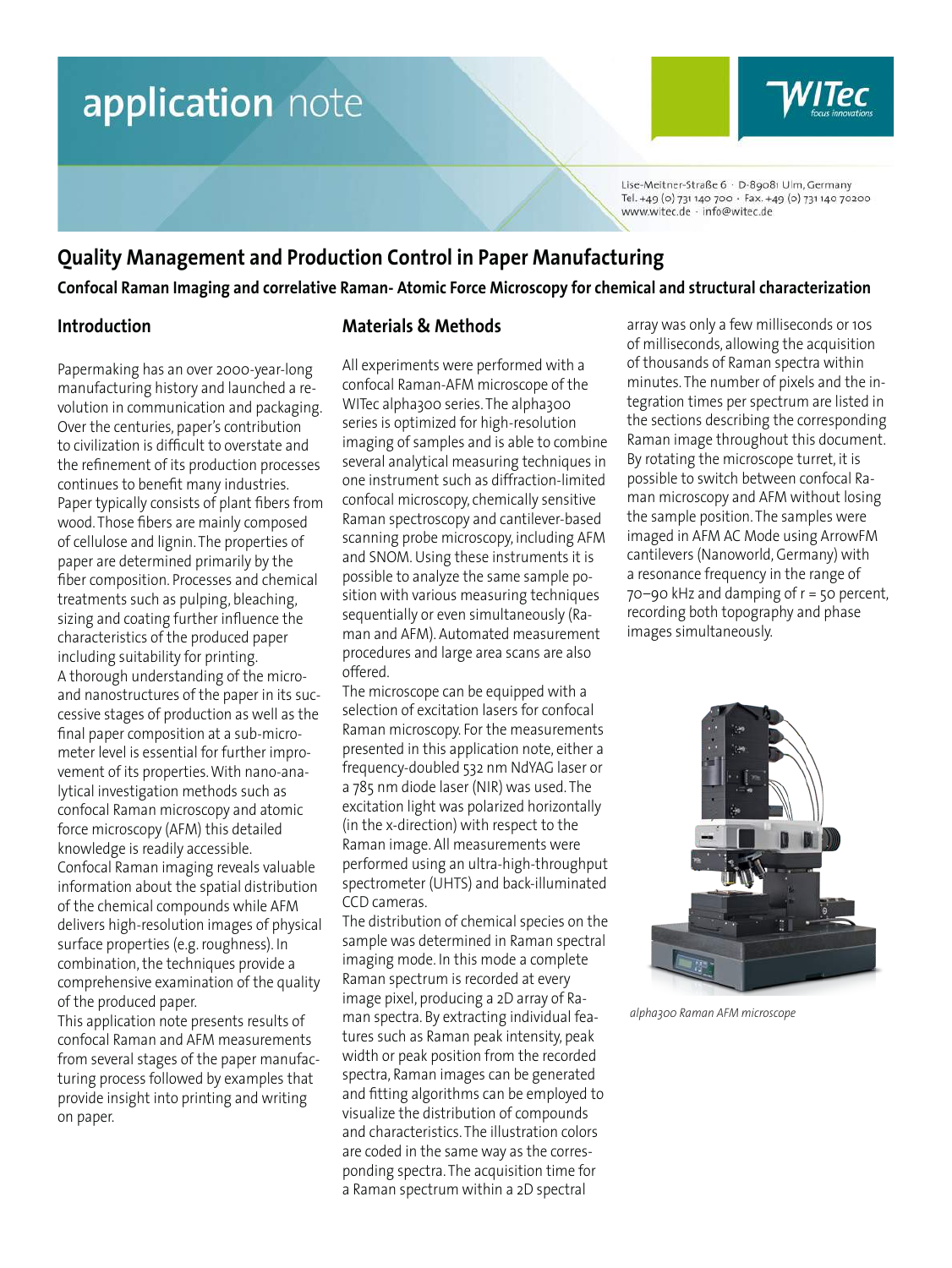### **Results & Discussion**

#### **Paper Production**

Depending on the scope of use, paper has to meet multiple requirements, leading to variation in production methods. For the production of packaging paper with short fiber lengths and a yellowish color, mechanical pulping is sufficient. In this process, lignin is not removed from the pulp, which offers a high production yield. High quality paper for writing and printing requires chemical pulping. In this process the chemical structure of lignin is destroyed and dissolved in the pulp and can be washed off of the cellulose fibers. Furthermore, the fiber length is preserved for greater strength. The finished paper is then produced by feeding the pulp into a paper machine where it is formed as a paper web and the water is removed by pressing and drying. For specialty paper (photographic

paper, technical paper, decorative paper, etc.) further treatments such as coating, laminating or impregnating are necessary in order to achieve the required properties. In the following, the spectral differences of pure cellulose are first illustrated then followed by the analysis of residues on cellulose fibers.

#### **Raman imaging of a pure cellulose paper web**

Fig. 1a shows the video image of a paper web consisting of pure cellulose fibers. The red square in this video image indicates the area scanned in Raman spectral imaging mode using green excitation and a high numerical aperture air objective. An area of 50x50 µm2 was scanned and a 2D spectral array of 128x128 complete Raman spectra was recorded with an integration time of 80 ms/spectrum. From this 2D

Lise-Meitner-Straße 6 · D-89081 Ulm, Germany Tel. +49 (0) 731 140 700 · Fax. +49 (0) 731 140 70200 www.witec.de - info@witec.de

array of spectra, two distinct spectra for cellulose were extracted and are shown in Fig. 1b. A significant difference between the two spectra can be seen in the intensity variation of the Raman bands at wavenumbers 1095  $cm<sup>-1</sup>$  and 1118  $cm<sup>-1</sup>$ . These two bands are characteristic for C-O and C-C stretching, respectively, and are laser polarization-direction dependent. The distribution of these two Raman spectra over the examined surface area is presented in Fig. 1c. The color of the spectra in Fig. 1b matches the color in the Raman image 1c. Thus, pixels that are bright green show a high spectral similarity to the green spectrum, whereas bright red pixels show a high spectral similarity to the red spectrum. The laser polarization direction is indicated with the white arrow in Fig. 1c. Fibers oriented parallel to the laser polarization direction show an increased C-O stretching band at 1095 cm-1 (red)





*Fig. 1: Confocal Raman imaging of raw cellulose fiber bundles. Video image (a), orientation-dependent Raman spectra of cellulose (b) and color-coded Raman image of cellulose fibers (c). Image area 50x50 µm2 , 128x128 pixels, integration time: 80 ms/spectrum.*

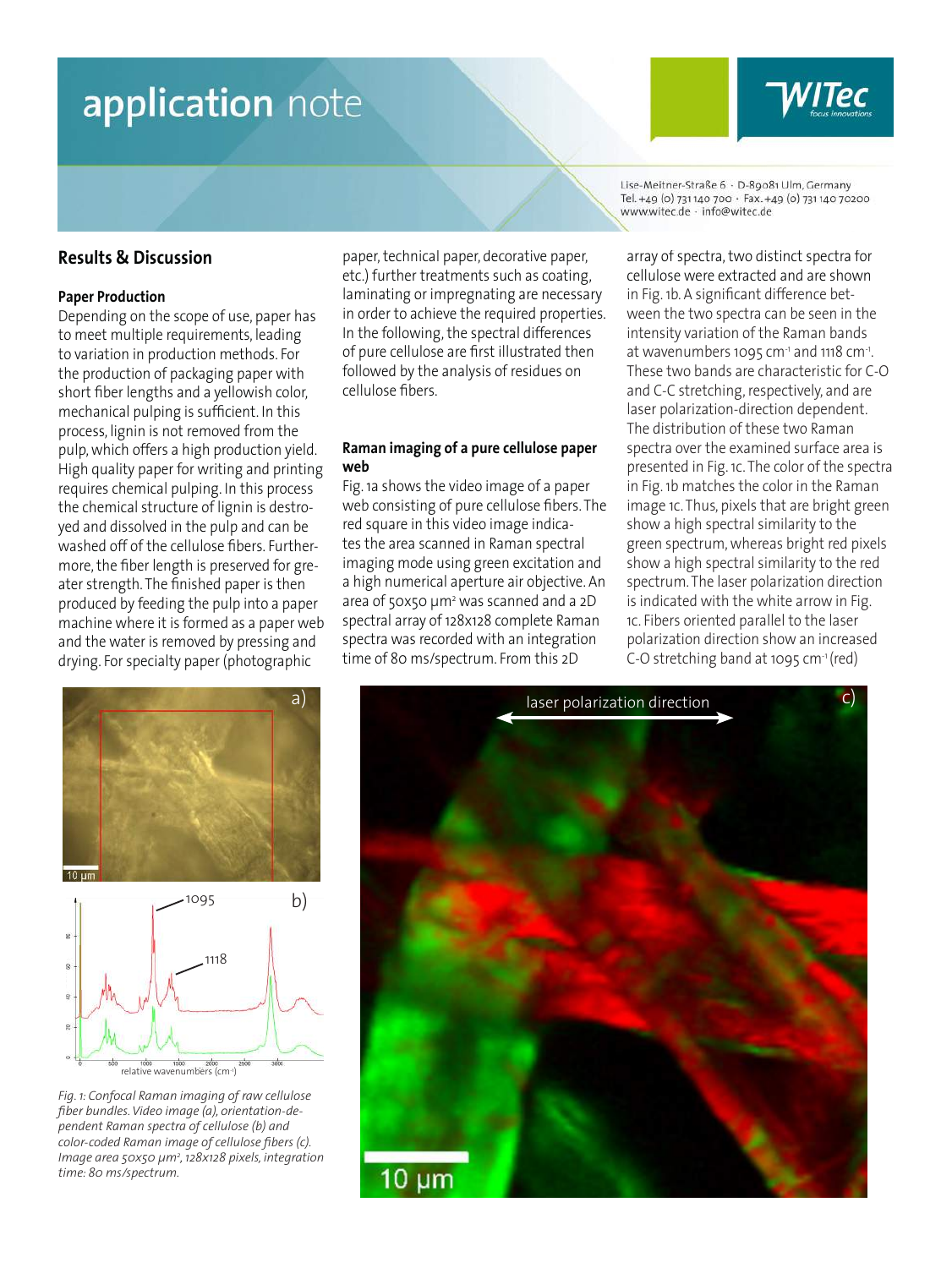

Lise-Meitner-Straße 6 · D-89081 Ulm, Germany Tel. +49 (0) 731 140 700 · Fax. +49 (0) 731 140 70200 www.witec.de - info@witec.de





compared to fibers oriented perpendicular to the laser polarization direction (green). Thus, confocal Raman microscopy easily reveals the orientation of cellulose fibers in the paper web even if this cannot be determined optically.

#### **Raman and AFM imaging of residues on cellulose fibers**

As mentioned before, lignin is washed off of the cellulose fibers during the chemical pulping. Furthermore, small quantities of extractives such as resin acids, triglycerides, steryl esters, fatty acids, and sterols can be separated from wood by using solvents such as acetone or dichloromethane. During the papermaking process, these extractives are partly released into the circulation water. Today, efforts are made to decrease the water consumption in paper mills. Hence, water is re-circulated in the process, which leads to a build-up of dissolved and colloidal substances. The enrichment of extractives in the circulating water in particular leads to problems such as precipitates, paper strength decreases and foaming. The following two examples show studies of residues and their distri-





bution on cellulose fibers.

Fig. 2 shows an example of a study of resin distribution in paper. For this experiment a sheet of paper was soaked in water to reduce the strong fluorescence of the sample. The alpha300 confocal Raman microscope was equipped with an NIR excitation laser and a back-illuminated deep depletion CCD camera. A water immersion objective (NA =1.0) was used for these measurements. The video image in Fig. 2a shows several cellulose fibers oriented almost perpendicular to the polarization direction of the laser. The red square denotes the in-plane (x-y) scanned area of 45x17 µm2 . The blue line indicates where the depth (x-z) scan was performed. For the in-plane scan an array of 100x100 Raman spectra was recorded with an integration time of 112 ms/spectrum. Fig. 2b shows the characteristic Raman spectra extracted from the spectral array. The distribution of cellulose (red) and resin (green) on the analyzed sample area is shown in Fig. 2c. Fig. 2d shows a depth (x-z) scan of the sample. In this case an array of 100x100 Raman spectra was recorded over a range of 45x40 um<sup>2</sup> The Raman images presen-

*Fig. 2: Confocal Raman study of resin distribution around cellulose fibers. Video image (a), Raman spectra of resin (green) and cellulose (red) (b), color-coded Raman image of a surface scan, image area 45x17 µm2 , 100x100 pixels, integration time: 112 ms/spectrum (c), and a depth profile, image area 45x40 µm<sup>2</sup> , 100x100 pixels, integration time: 112 ms/spectrum (d).*

ted in Figs. 2c and 2d clearly show that the resin surrounds the cellulose fibers without penetrating into them.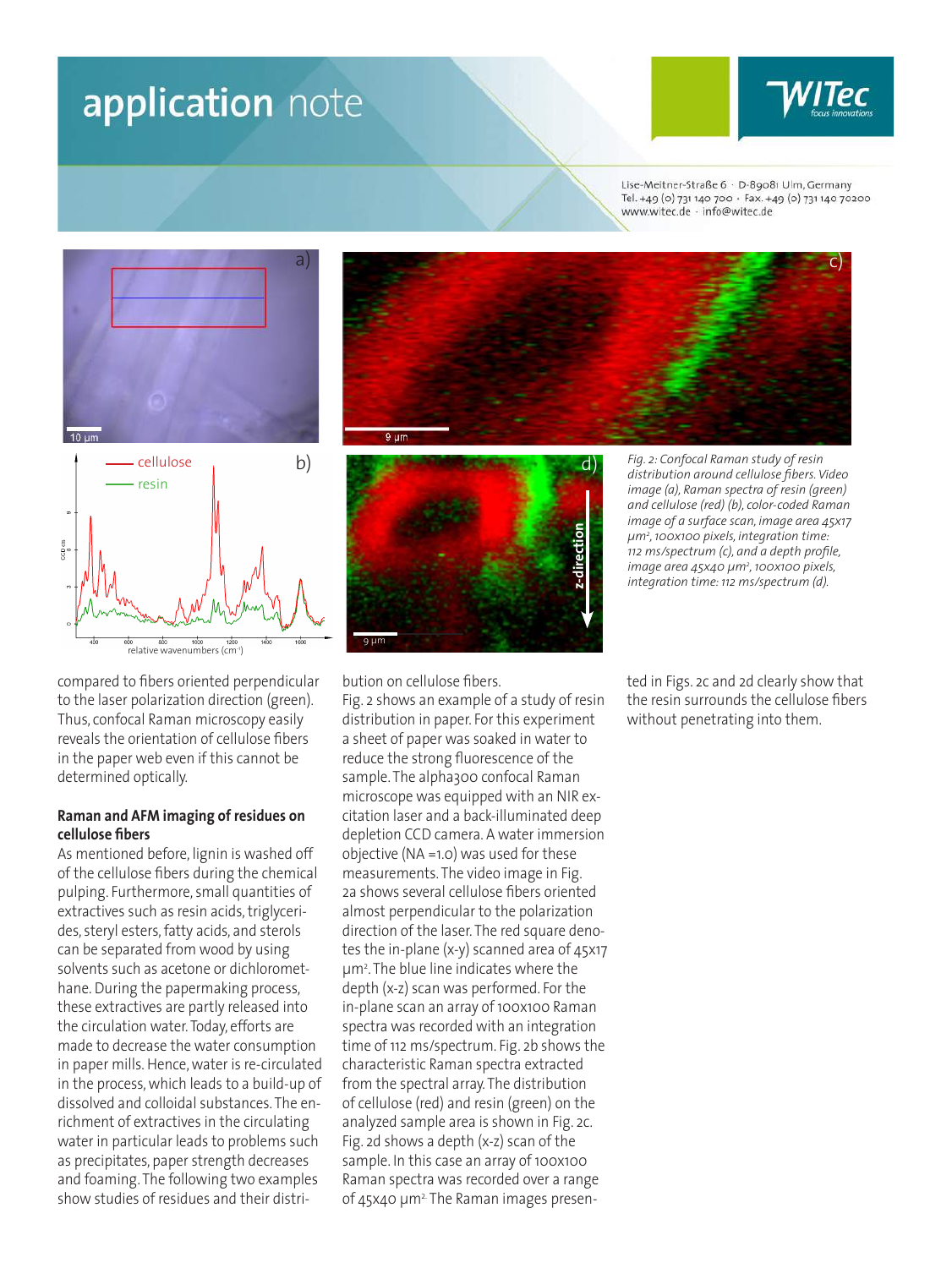

Lise-Meitner-Straße 6 · D-89081 Ulm, Germany Tel. +49 (0) 731 140 700 · Fax. +49 (0) 731 140 70200 www.witec.de - info@witec.de

A further survey was performed using the combination of confocal Raman and AFM to detect traces of wood extractives on pure cellulose fibers. An area of 20x40  $\mu$ m<sup>2</sup> was scanned in Raman spectral imaging mode by acquiring a spectral array of 80x160 complete Raman spectra. From this spectral array three distinct spectra were extracted as shown in Fig. 3a. The green and blue spectra are the orientation-dependent Raman spectra of cellulose, whereas the red spectrum represents hexane extractives. The distribution of these three compounds on the analyzed sample area is shown in the color-coded Raman image in Fig. 3b. The white rectangle in Fig. 3b marks the area that was imaged in AFM AC mode. Fig. 3c shows the topography image of a fiber bundle consisting of small, oriented fibrills, characteristic for cellulose fibers. The simultaneously recorded AFM phase image (Fig. 3d) reveals in the central part an additional contrast which can be attributed to the hexane extractive. High-resolution AFM AC images recorded from this region are shown in Figs. 3e (topography image) and 3f (phase image). The hexane extractives show a clear contrast in the phase image, revealing a material with different mechanical properties than the cellulose fibrills underneath.





*Fig. 3: Confocal Raman AFM images of traces of wood extractives on cellulose fibers: Raman spectra of cellulose (green and blue spectrum) and hexane extract (red spectrum) (a), color-coded Raman image of a cellulose fiber. Image area 20x40 µm<sup>2</sup> , 80x160 pixels, integration time: 100 ms/spectrum. (b), high-resolution AFM topography (c) and phase image (d) of the fiber and zoom-ins (e: topography; f: phase).*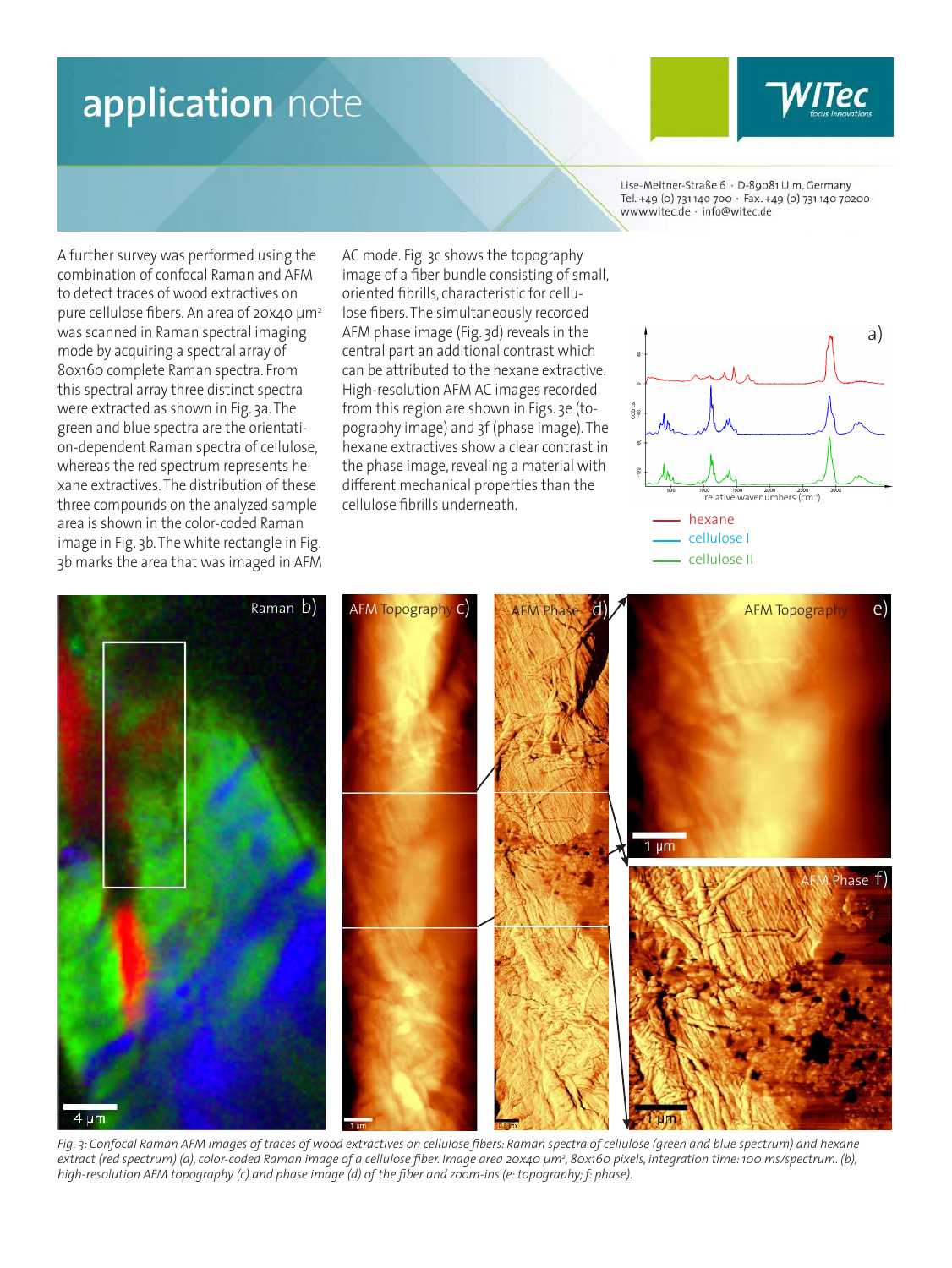



#### **Paper Finishing**

The pure cellulose paper introduced in the previous section is a yellowish, rough paper, which can hardly be used for writing and printing. To provide a paper surface more suitable for e.g. high-resolution halftone screening, the raw paper is coated with a thin layer of calcium carbonate and other additives. Confocal Raman imaging and AFM can provide valuable information on their distribution and effect as the following examples will illustrate.

Fig. 4a shows an investigation of a calcium carbonate coating on paper. This image was obtained with a laser excitation wavelength of 532 nm and a 40x air objective (NA =  $0.6$ ). An area of 150x150  $\mu$ m<sup>2</sup> was scanned in Raman spectral imaging mode

and an array of 150x150 Raman spectra was recorded with an integration time of 90 ms/spectrum. Red and green in Fig. 4a denote the different orientation of the cellulose fibers, whereas blue shows the distribution of calcium carbonate on the coated paper. In Fig. 4b additional additives used in paper coating were investigated. The confocal Raman image of 50x50  $\mu$ m<sup>2</sup> reveals that the coating of this paper sample contains, along with calcium carbonate (blue color), starch grains (red ) and a polymer matrix (green ). The cellulose is shown in yellow.

AFM can additionally contribute to the analysis of paper finishing with high-resolution images that describe the surface roughness of the paper (Fig. 5). The topography of raw paper is shown in Fig. Lise-Meitner-Straße 6 · D-89081 Ulm, Germany Tel. +49 (0) 731 140 700 · Fax. +49 (0) 731 140 70200 www.witec.de - info@witec.de

*Table 1: Roughness Parameters*

|                                | raw paper    | one layer    | two lay      |
|--------------------------------|--------------|--------------|--------------|
| Analyzed area                  | $27 \mu m^2$ | $27 \mu m^2$ | $25 \mu m^2$ |
| True area                      | $29 \mu m^2$ | $34 \mu m^2$ | $26 \mu m^2$ |
| Peak-peak                      | 378 nm       | 494 nm       | 194 nm       |
| Roughness surface average (SA) | 35 nm        | 39 nm        | 12 nm        |
| Roughness mean square (SO)     | 47 nm        | 50 nm        | 16 nm        |

*Fig. 4: (a) The distribution of calcium carbonate (blue) on cellulose paper (red and green color show the different orientations of the cellulose fibers), image area 150x150 µm<sup>2</sup> , 150x150 pixels, integration time: 90 ms/spectrum. (b) The distribution of starch (red), calcium carbonate (blue) and a polymeric material (green) on cellulose paper (yellow), image area 50x50 µm<sup>2</sup> , 100x100 pixels, integration time: 512 ms/spectrum.*

5a, revealing the fibrillar fine structure of cellulose fibers with diameters in the nm-range. This surface is rather rough and cannot be used for writing or printing. In Figs. 5b and 5c the topography of laminated paper is shown after applying one and two laminations, respectively. The roughness parameters calculated from these differently processed paper surfaces using the WITec software suite for data analysis and evaluation are summarized in table 1. From these results it is evident that at least two layers of lamination should be applied in order to decrease the surface roughness. The combined Raman-AFM studies give insight into the chemical nature of the additives and laminates as well as their effect on the surface roughness.







*Fig. 5: High-resolution AFM images of untreated paper (a) and laminated paper after applying one layer (b) and two layers (c).*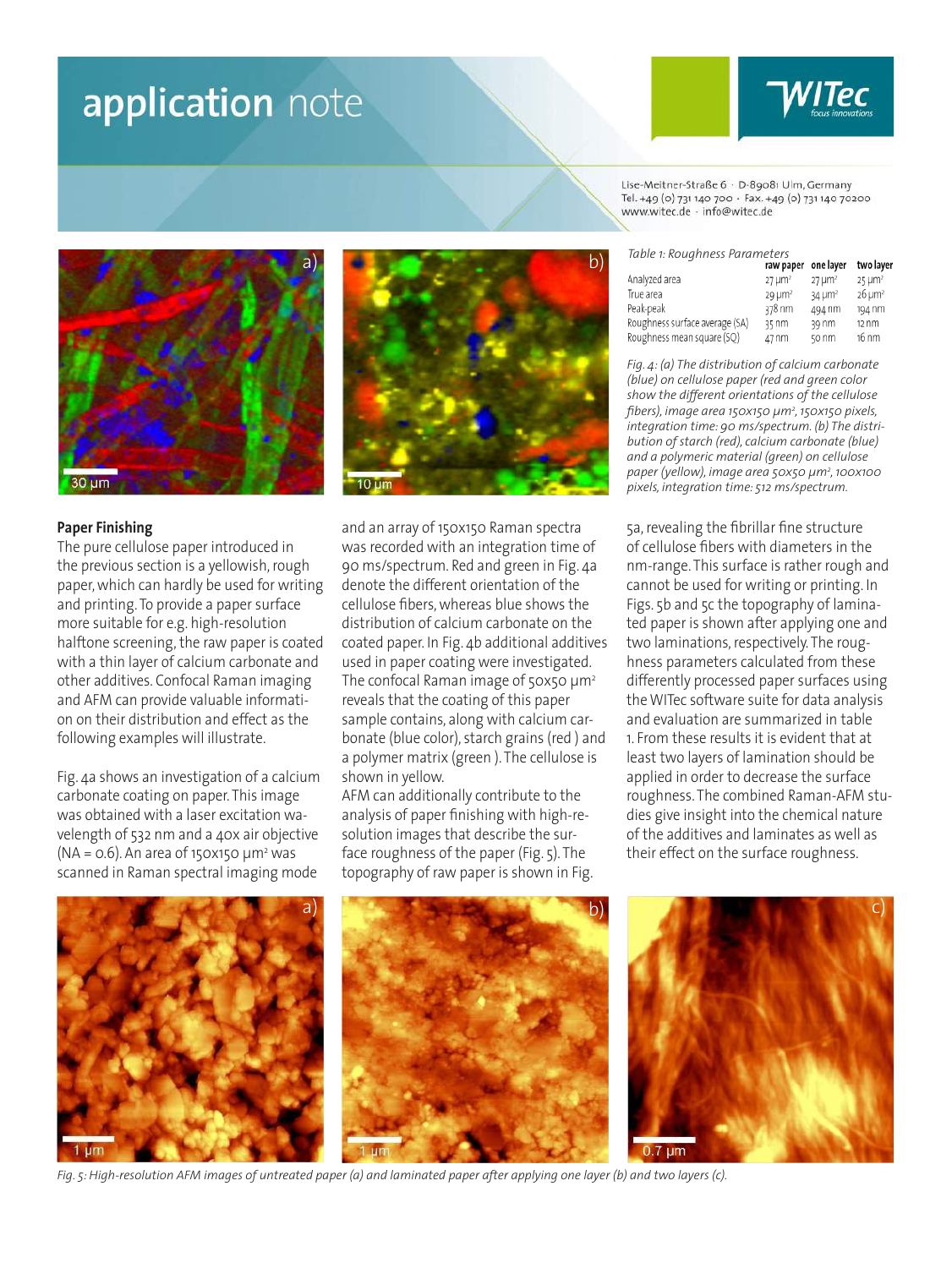#### **Paper Coating**

Depending on the final application of the paper, its coating can consist of several layers with different chemical compositions. Confocal Raman imaging can contribute to the analysis of paper layers in a nondestructive way. Fig. 6 shows a depth scan (x-z scan) obtained from multi-colored paper. An area of 60x100 µm<sup>2</sup> was scanned in the x-z plane and an array of 100x250 Raman spectra was recorded with an integration time of 50 ms/spectrum. This experiment was performed using an excitation laser wavelength of 532 nm and an oil immersion objective (NA = 1.25). The distribution of the various materials in the layers can be clearly determined and imaged as shown in Fig. 6 (information about the chemical composition remains undisclosed due to confidentiality). The image clearly reveals the presence of 10 different layers along

**z-direction** z-direction

*Fig. 6: Depth scan through a multilayer coating of a paper sample. Different colors in the image represent different coating materials. Image area 60x100 µm<sup>2</sup> , 100x250 pixels, integration time: 50 ms/spectrum.*

a depth of 100 µm. Most of the coatings used form a well-defined interface without penetrating into one another. Another example of modified paper is shown in Fig. 7. Two adhesives were applied to the paper surface to produce a sticky paper label. In this experiment an area of 50 $x$ 40  $\mu$ m<sup>2</sup> was scanned in the x-z plane and an array of 100x80 Raman spectra was acquired with an integration time of 100 ms/spectrum. The measurements were performed with an excitation laser wavelength of 532 nm and an air objective  $(NA = 0.9)$ .

Lise-Meitner-Straße 6 · D-89081 Ulm, Germany Tel. +49 (0) 731 140 700 · Fax. +49 (0) 731 140 70200 www.witec.de - info@witec.de

Fig. 7a shows the unique Raman spectra of the two polymers (red and green) and the characteristic Raman spectra of cellulose (blue) and calcium carbonate (orange). The color-coded depth profile (Fig. 7b) shows that the two polymers are sharply distinguishable (red and green) from one another as well as from the paper beneath (blue and yellow).



*Fig. 7: Confocal Raman depth scan through a paper sticker. (a) Raman spectra calculated from the spectral array. (b) color-coded Raman image of depth profile showing the two polymeric layers (red and green) applied on paper (yellow and blue). Image area 50x40 µm<sup>2</sup> , 100x80 pixels, integration time: 100 ms/ spectrum.*